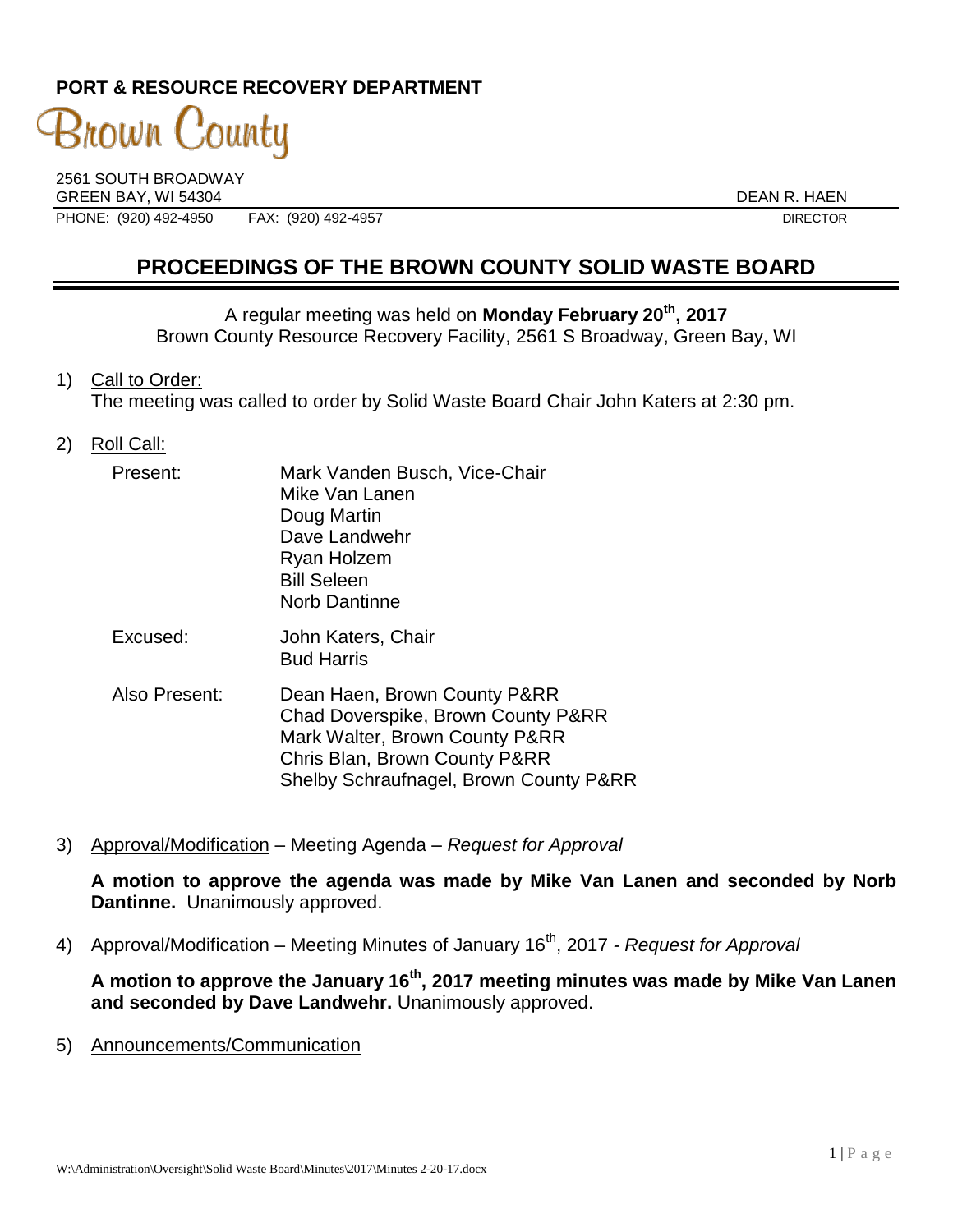Mr. Haen introduced Doug Martin as the new Solid Waste Board Member in place of Lisa Bauer-Lotto. Mr. Martin is the Village of Ashwaubenon Public Works Director. Mr. Haen thanked Ms. Bauer- Lotto for her service and time on the Solid Waste Board.

## 6) Hazardous Waste Disposal Contractor RFP – *Request for Approval*

Mr. Blan has put together a Request For Proposal (RFP) for the Hazardous Waste Disposal Contract. The current contract with Tradebe will come to term at the end of 2017. To better prepare the 2018 budget, the contract and fees should be determined before the budget cycle this summer. Mr. Walter pointed out that the selection process is included in the attachment. Mr. Haen stated the importance of the process being an RFP rather than a bid. The RFP process ensures that the disposal methods of this contractor are environmentally sound, including a certificate of disposal and not solely based on cost. The cost factor is 25% of the scoring criteria and is not ranked by the RFP scoring committee.

Mr. Landwehr asked if there is a difference in materials between the current contract and the future contract. Mr. Blan stated that there are some different types of material. During the current term there were some materials that were not included in the contract and had to be priced out. In the future contract, these costs will be included.

Mr. Vanden Busch asked if there is a cost for unknown material. Mr. Blan explained that unknown material is dealt with on a case-by-case basis and the cost is generated from the Department.

Mr. Seleen asked how many bids are expected. Mr. Blan stated that at least three are expected; Tradebe, Clean Harbors and Veolia.

Mr. Holzem asked how this RFP compares to other RFPs that the Department has used. Mr. Blan stated that it is the same template that was used in the past. Some of the criteria have been modified. Mr. Haen stated that the Department will choose the scoring team to evaluate the proposals based on criteria set up. The scoring team will have the benefit of having at least one member from outside of the department that will bring in a different perspective and expertise.

## **A motion to approve the Hazardous Waste Disposal Contractor RFP was made by Norb Dantinne and seconded by Mike Van Lanen.** Unanimously approved.

#### *7)* 2016 Resource Recovery Annual Report – *Request for Approval*

The Annual Report serves multiple purposes. The report serves as the end of the year budget status report for the County Board. It is also used as a resource to internal and external stakeholders summarizing the activities of the department for new and existing Solid Waste Board Members, Public Work Directors and County Supervisors. The annual report compares how the Department is doing from one year to the next in all of the different areas; solid waste, recycling, hazardous material recovery, etc. Mr. Haen explained the financials included in the annual report.

Mr. Haen then discussed the 2016 accomplishments, which included; created a residential dropoff center at the Waste Transfer Station, evaluated leachate management options for the South Landfill, implemented a wood waste collection program, realized that there is no role for Brown County in a pharmaceutical collection and disposal program, evaluated the feasibility of BOW C&D recycling, extended operation of gas-to-energy project beyond 2016, expanded drop-off organics program at UW-Extension, evaluated solvent distillation at HHW and researched C&D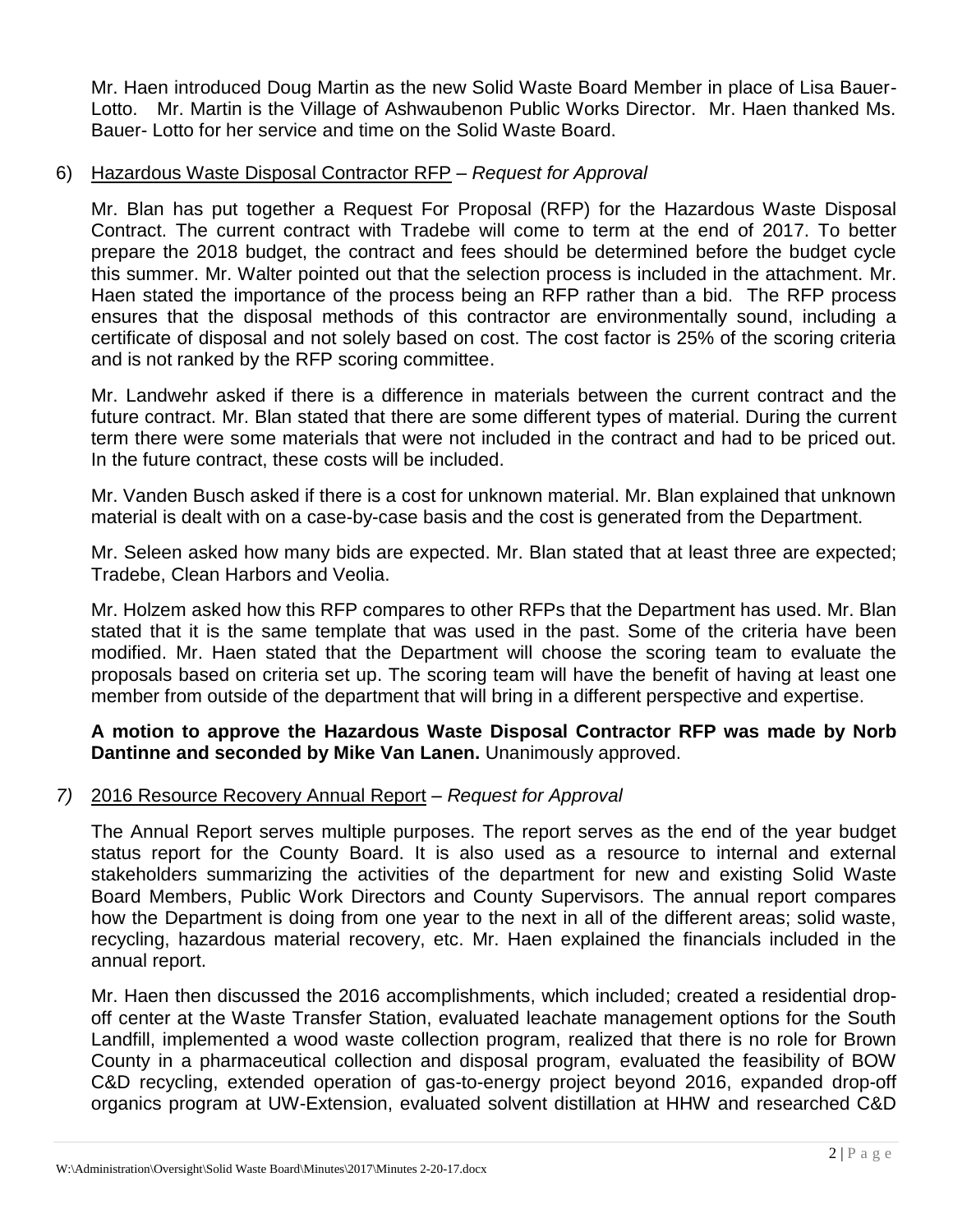and wood waste recovery through the BOW Waste Technology Committee. Some goals that were deferred or incomplete in 2016 and in progress in 2017 included; on-site paint recycling evaluation, lease MRF building space, excavate 20-50,000 cy of South Landfill Phase I clay, evaluate feasibility of regional composting, evaluate existing BOW landfill agreement and potentially renegotiate extension, and lead legislative effort to reconsider recycling glass.

Mr. Haen then announced the departmental goals for 2017 including; modifying South Landfill feasibility determination, converting existing Gas-To-Energy plant to passive flare, revising the 2012 5-year Solid Waste Management Plan, renegotiating the 5-year Solid Waste Management Services Agreements with urban municipalities, evaluating in-house processing of florescent, incandescent and LED lamps, implementing "Black Ice Software", evaluating existing BOW landfill agreement, evaluating regional composting feasibility study, marketing recycling services to neighboring county municipalities, marketing landfill and resource recovery services to neighboring county municipalities and conducting a Hazardous Material Recovery Process Map.

#### **A motion to approve the 2016 Resource Recovery Annual Report was made by Ryan Holzem and seconded by Dave Landwehr.** Unanimously approved.

## 8) Farm Lease Extension – *Request for Approval*

In 2002 1,500 acres of southern Brown County was leased. A portion, 285 acres, was leased to Gold Dust and the remaining acres to Weise brothers. When Gold Dust went bankrupt Weise brothers assumed the 285 acres leased to Gold Dust. These leases end on two different dates. To make the term date match in the next lease period, an extension was given to Weise brothers for the 285 acres at \$250 per acre.

Mr. Doverspike will put together an agricultural lease RFP for the 1,100 acres.

Mr. Landwehr asked how many years will the lease term be? Mr. Doverspike would recommend a 15 year term; the lease will be broken down differently so rates can fluctuate based on CPI.

## **A motion to approve the Farm Lease Extension was made by Norb Dantinne and seconded by Dave Landwehr.** Unanimously approved.

#### 9) Hazardous Material Recovery Name Change – *Update*

Mr. Haen announced that the Hazardous Material Recovery name change is complete. This includes changes to the street sign, building sign, website, educational documents, etc.

#### 10) Sale Consideration of County-owned Property in Town of Holland – *Update*

Mr. Haen stated that Country-Aire Farms approached the Department regarding construction of a feed center on Section 18 property directly adjacent to the future South Landfill including asking the County for a variance to install a high capacity well. The discussion led to preliminary discussion of trading/selling property in the Town of Holland. The proposed property transaction would involve trading 160 acres with Country-Aire Farms 160 acres and selling another 198 acres to them, lessening the County's footprint.

The proposed transaction would result in the Department owning a continuous block of land, including the potential for future landfill expansion on Section 18 property. The Department would